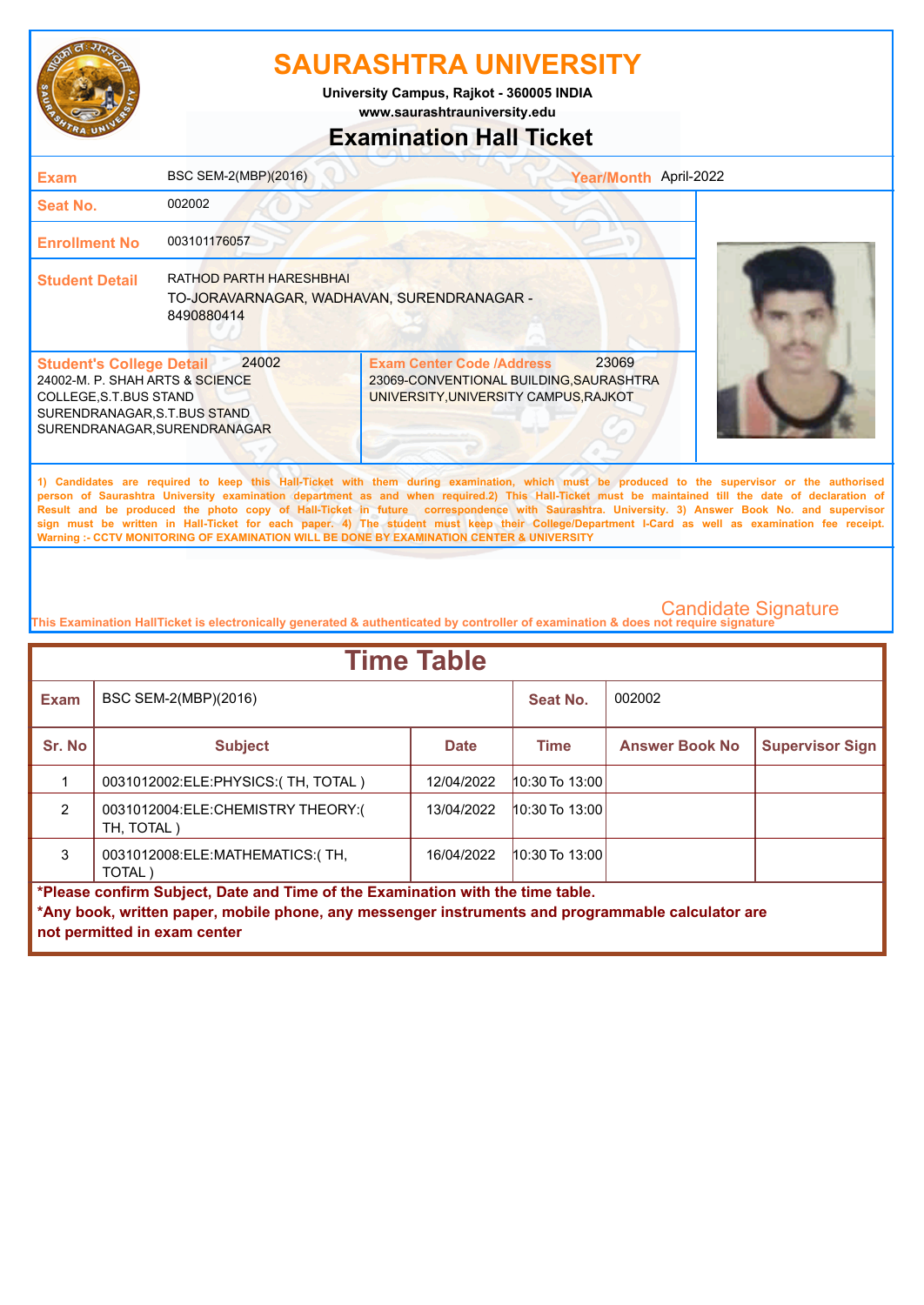

**www.saurashtrauniversity.edu University Campus, Rajkot - 360005 INDIA**

### **Examination Hall Ticket**

| <b>Exam</b>                                                                                                                                                  | BSC SEM-2(MBP)(2016)                                                                       |                                                                                                                                                                                                                                                                                                                                                                                                                                                                                                                                                                                                                                                                                                     | Year/Month April-2022 |  |
|--------------------------------------------------------------------------------------------------------------------------------------------------------------|--------------------------------------------------------------------------------------------|-----------------------------------------------------------------------------------------------------------------------------------------------------------------------------------------------------------------------------------------------------------------------------------------------------------------------------------------------------------------------------------------------------------------------------------------------------------------------------------------------------------------------------------------------------------------------------------------------------------------------------------------------------------------------------------------------------|-----------------------|--|
| Seat No.                                                                                                                                                     | 002003                                                                                     |                                                                                                                                                                                                                                                                                                                                                                                                                                                                                                                                                                                                                                                                                                     |                       |  |
| <b>Enrollment No</b>                                                                                                                                         | 003101175866                                                                               |                                                                                                                                                                                                                                                                                                                                                                                                                                                                                                                                                                                                                                                                                                     |                       |  |
| <b>Student Detail</b>                                                                                                                                        | <b>GHODAKIYA DARSHANKUMAR RAMESHBHAI</b><br>TO-SIDDHASAR, MULI, SURENDRANAGAR - 9574451188 |                                                                                                                                                                                                                                                                                                                                                                                                                                                                                                                                                                                                                                                                                                     |                       |  |
| <b>Student's College Detail</b><br>24002-M. P. SHAH ARTS & SCIENCE<br>COLLEGE, S.T.BUS STAND<br>SURENDRANAGAR, S.T.BUS STAND<br>SURENDRANAGAR, SURENDRANAGAR | 24002                                                                                      | <b>Exam Center Code /Address</b><br>23069-CONVENTIONAL BUILDING, SAURASHTRA<br>UNIVERSITY, UNIVERSITY CAMPUS, RAJKOT                                                                                                                                                                                                                                                                                                                                                                                                                                                                                                                                                                                | 23069                 |  |
|                                                                                                                                                              |                                                                                            | 1) Candidates are required to keep this Hall-Ticket with them during examination, which must be produced to the supervisor or the authorised<br>person of Saurashtra University examination department as and when required.2) This Hall-Ticket must be maintained till the date of declaration of<br>Result and be produced the photo copy of Hall-Ticket in future correspondence with Saurashtra. University. 3) Answer Book No. and supervisor<br>sign must be written in Hall-Ticket for each paper. 4) The student must keep their College/Department I-Card as well as examination fee receipt.<br>Warning :- CCTV MONITORING OF EXAMINATION WILL BE DONE BY EXAMINATION CENTER & UNIVERSITY |                       |  |

| <b>Time Table</b>                                                              |                                                                                                   |             |                    |                       |                        |  |
|--------------------------------------------------------------------------------|---------------------------------------------------------------------------------------------------|-------------|--------------------|-----------------------|------------------------|--|
| <b>Exam</b>                                                                    | BSC SEM-2(MBP)(2016)                                                                              |             | Seat No.           | 002003                |                        |  |
| Sr. No                                                                         | <b>Subject</b>                                                                                    | <b>Date</b> | <b>Time</b>        | <b>Answer Book No</b> | <b>Supervisor Sign</b> |  |
|                                                                                | 0031012002:ELE:PHYSICS:(TH, TOTAL)                                                                | 12/04/2022  | $10:30$ To $13:00$ |                       |                        |  |
| $\mathfrak{p}$                                                                 | 0031012004:ELE:CHEMISTRY THEORY:(<br>TH, TOTAL)                                                   | 13/04/2022  | $10:30$ To $13:00$ |                       |                        |  |
| 3                                                                              | 0031012006:ELE:BOTANY:(TH, TOTAL)                                                                 | 16/04/2022  | $10:30$ To 13:00   |                       |                        |  |
| *Please confirm Subject, Date and Time of the Examination with the time table. |                                                                                                   |             |                    |                       |                        |  |
|                                                                                | *Any book, written paper, mobile phone, any messenger instruments and programmable calculator are |             |                    |                       |                        |  |
|                                                                                | not permitted in exam center                                                                      |             |                    |                       |                        |  |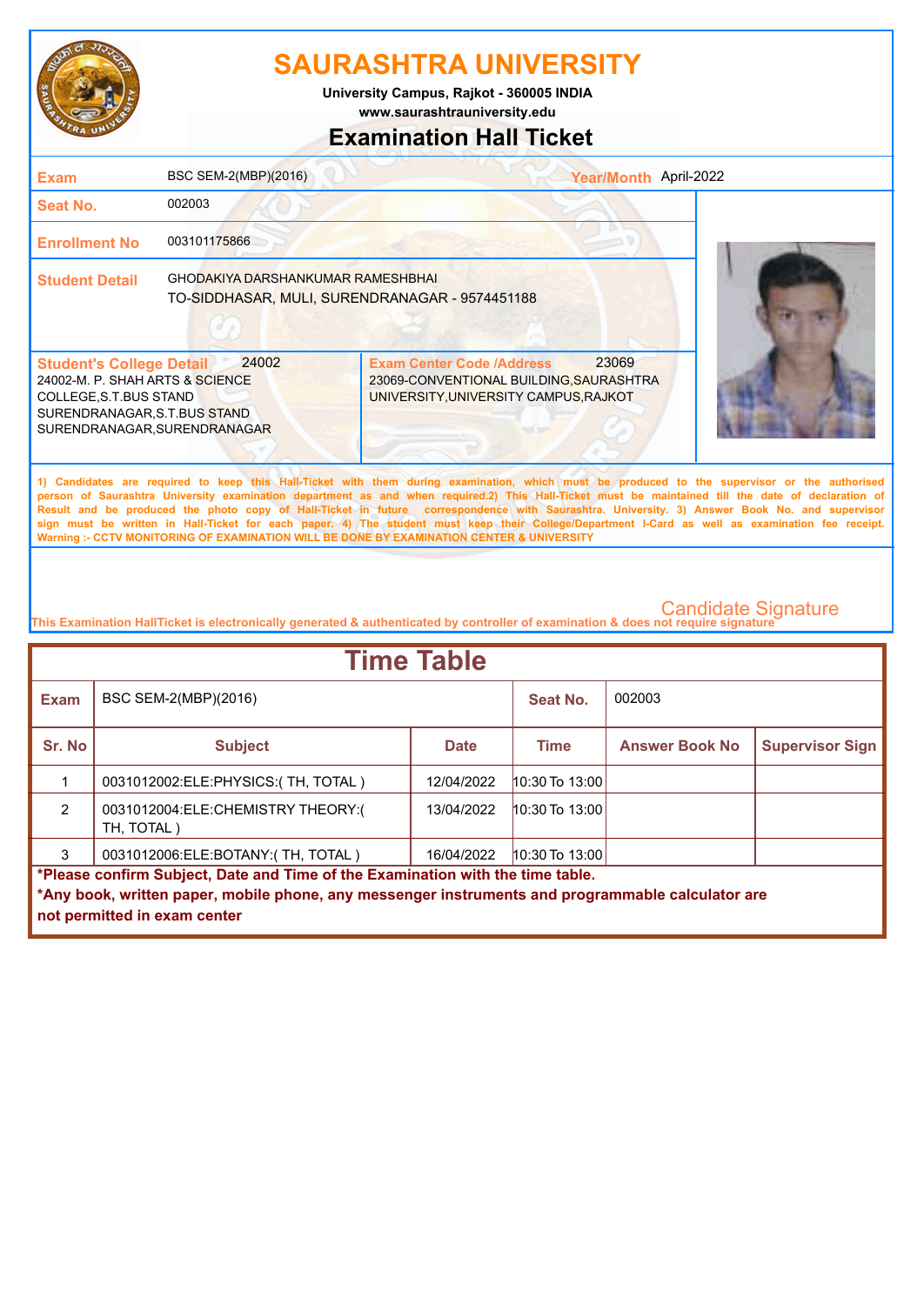

**University Campus, Rajkot - 360005 INDIA**

**www.saurashtrauniversity.edu**

## **Examination Hall Ticket**

| <b>Exam</b>                                                                                                                                                   | BSC SEM-2(MBP)(2016)                                                                         | Year/Month April-2022                                                                                                                                                                                                                                                                                                                                                                                                                                                                                                                                                                                                                                                                               |                            |
|---------------------------------------------------------------------------------------------------------------------------------------------------------------|----------------------------------------------------------------------------------------------|-----------------------------------------------------------------------------------------------------------------------------------------------------------------------------------------------------------------------------------------------------------------------------------------------------------------------------------------------------------------------------------------------------------------------------------------------------------------------------------------------------------------------------------------------------------------------------------------------------------------------------------------------------------------------------------------------------|----------------------------|
| Seat No.                                                                                                                                                      | 002004                                                                                       |                                                                                                                                                                                                                                                                                                                                                                                                                                                                                                                                                                                                                                                                                                     |                            |
| <b>Enrollment No</b>                                                                                                                                          | 003101184378                                                                                 |                                                                                                                                                                                                                                                                                                                                                                                                                                                                                                                                                                                                                                                                                                     |                            |
| <b>Student Detail</b>                                                                                                                                         | PARMAR HARSHRAJSINH HARDEVSINH<br><b>VASANI</b><br>TA-MULI, MULI, SURENDRANAGAR - 7567925860 |                                                                                                                                                                                                                                                                                                                                                                                                                                                                                                                                                                                                                                                                                                     |                            |
| <b>Student's College Detail</b><br>24002-M. P. SHAH ARTS & SCIENCE<br>COLLEGE, S.T. BUS STAND<br>SURENDRANAGAR, S.T.BUS STAND<br>SURENDRANAGAR, SURENDRANAGAR | 24002                                                                                        | 23069<br><b>Exam Center Code /Address</b><br>23069-CONVENTIONAL BUILDING, SAURASHTRA<br>UNIVERSITY, UNIVERSITY CAMPUS, RAJKOT                                                                                                                                                                                                                                                                                                                                                                                                                                                                                                                                                                       |                            |
|                                                                                                                                                               |                                                                                              | 1) Candidates are required to keep this Hall-Ticket with them during examination, which must be produced to the supervisor or the authorised<br>person of Saurashtra University examination department as and when required.2) This Hall-Ticket must be maintained till the date of declaration of<br>Result and be produced the photo copy of Hall-Ticket in future correspondence with Saurashtra. University. 3) Answer Book No. and supervisor<br>sign must be written in Hall-Ticket for each paper. 4) The student must keep their College/Department I-Card as well as examination fee receipt.<br>Warning :- CCTV MONITORING OF EXAMINATION WILL BE DONE BY EXAMINATION CENTER & UNIVERSITY |                            |
|                                                                                                                                                               |                                                                                              | This Examination HallTicket is electronically generated & authenticated by controller of examination & does not require signature                                                                                                                                                                                                                                                                                                                                                                                                                                                                                                                                                                   | <b>Candidate Signature</b> |

| <b>Time Table</b> |                                                                                                                                                                                                                     |             |                  |                       |                        |  |  |
|-------------------|---------------------------------------------------------------------------------------------------------------------------------------------------------------------------------------------------------------------|-------------|------------------|-----------------------|------------------------|--|--|
| <b>Exam</b>       | BSC SEM-2(MBP)(2016)                                                                                                                                                                                                |             | Seat No.         | 002004                |                        |  |  |
| Sr. No            | <b>Subject</b>                                                                                                                                                                                                      | <b>Date</b> | <b>Time</b>      | <b>Answer Book No</b> | <b>Supervisor Sign</b> |  |  |
|                   | 0031012001:COR:SCIENTIFIC TECHNICAL<br>COMMUNICATION SKILL: (TH, TOTAL)                                                                                                                                             | 11/04/2022  | $10:30$ To 13:00 |                       |                        |  |  |
| $\mathcal{P}$     | 0031012002:ELE:PHYSICS:(TH, TOTAL)                                                                                                                                                                                  | 12/04/2022  | 10:30 To 13:00   |                       |                        |  |  |
| 3                 | 0031012006:ELE:BOTANY:(TH, TOTAL)                                                                                                                                                                                   | 16/04/2022  | 10:30 To 13:00   |                       |                        |  |  |
|                   | *Please confirm Subject, Date and Time of the Examination with the time table.<br>*Any book, written paper, mobile phone, any messenger instruments and programmable calculator are<br>not permitted in exam center |             |                  |                       |                        |  |  |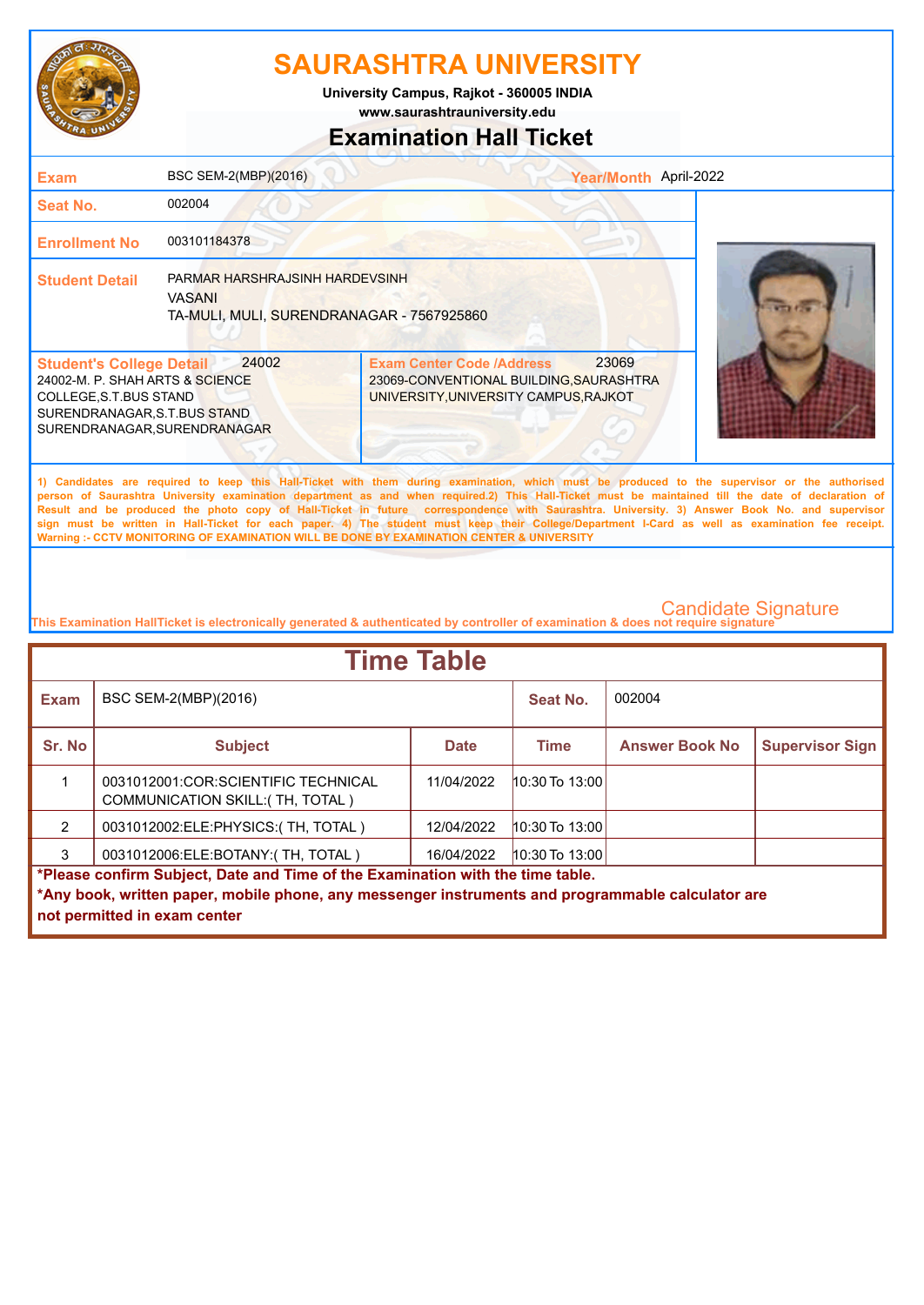

**www.saurashtrauniversity.edu University Campus, Rajkot - 360005 INDIA**

### **Examination Hall Ticket**

| <b>Exam</b>                                                                                                                                                  | BSC SEM-2(MBP)(2016)         | Year/Month April-2022                                                                                                                                                                                                                                                                                                                                                                                                                                                                                                                                                                                                                                                                               |                                        |
|--------------------------------------------------------------------------------------------------------------------------------------------------------------|------------------------------|-----------------------------------------------------------------------------------------------------------------------------------------------------------------------------------------------------------------------------------------------------------------------------------------------------------------------------------------------------------------------------------------------------------------------------------------------------------------------------------------------------------------------------------------------------------------------------------------------------------------------------------------------------------------------------------------------------|----------------------------------------|
| Seat No.                                                                                                                                                     | 002005                       |                                                                                                                                                                                                                                                                                                                                                                                                                                                                                                                                                                                                                                                                                                     |                                        |
| <b>Enrollment No</b>                                                                                                                                         | 003101185449                 |                                                                                                                                                                                                                                                                                                                                                                                                                                                                                                                                                                                                                                                                                                     |                                        |
| <b>Student Detail</b>                                                                                                                                        | MITHAPARA BHAVIK JASVANTBHAI | JORAVARPARA CHUDA, CHUDA, SURENDRANAGAR - 6354439529                                                                                                                                                                                                                                                                                                                                                                                                                                                                                                                                                                                                                                                |                                        |
| <b>Student's College Detail</b><br>24002-M. P. SHAH ARTS & SCIENCE<br>COLLEGE, S.T.BUS STAND<br>SURENDRANAGAR, S.T.BUS STAND<br>SURENDRANAGAR, SURENDRANAGAR | 24002                        | 23069<br><b>Exam Center Code /Address</b><br>23069-CONVENTIONAL BUILDING, SAURASHTRA<br>UNIVERSITY, UNIVERSITY CAMPUS, RAJKOT                                                                                                                                                                                                                                                                                                                                                                                                                                                                                                                                                                       | <b>RA RHAVIK JASVANTE</b><br>14.2.2018 |
|                                                                                                                                                              |                              | 1) Candidates are required to keep this Hall-Ticket with them during examination, which must be produced to the supervisor or the authorised<br>person of Saurashtra University examination department as and when required.2) This Hall-Ticket must be maintained till the date of declaration of<br>Result and be produced the photo copy of Hall-Ticket in future correspondence with Saurashtra. University. 3) Answer Book No. and supervisor<br>sign must be written in Hall-Ticket for each paper. 4) The student must keep their College/Department I-Card as well as examination fee receipt.<br>Warning :- CCTV MONITORING OF EXAMINATION WILL BE DONE BY EXAMINATION CENTER & UNIVERSITY |                                        |

| <b>Time Table</b>                                                                                                                                                                                                   |                                                 |             |                    |                       |                        |  |
|---------------------------------------------------------------------------------------------------------------------------------------------------------------------------------------------------------------------|-------------------------------------------------|-------------|--------------------|-----------------------|------------------------|--|
| <b>Exam</b>                                                                                                                                                                                                         | BSC SEM-2(MBP)(2016)                            |             | Seat No.           | 002005                |                        |  |
| Sr. No                                                                                                                                                                                                              | <b>Subject</b>                                  | <b>Date</b> | <b>Time</b>        | <b>Answer Book No</b> | <b>Supervisor Sign</b> |  |
|                                                                                                                                                                                                                     | 0031012002:ELE:PHYSICS:(TH, TOTAL)              | 12/04/2022  | $10:30$ To $13:00$ |                       |                        |  |
| $\mathcal{P}$                                                                                                                                                                                                       | 0031012004:ELE:CHEMISTRY THEORY:(<br>TH. TOTAL) | 13/04/2022  | $10:30$ To $13:00$ |                       |                        |  |
| *Please confirm Subject, Date and Time of the Examination with the time table.<br>*Any book, written paper, mobile phone, any messenger instruments and programmable calculator are<br>not permitted in exam center |                                                 |             |                    |                       |                        |  |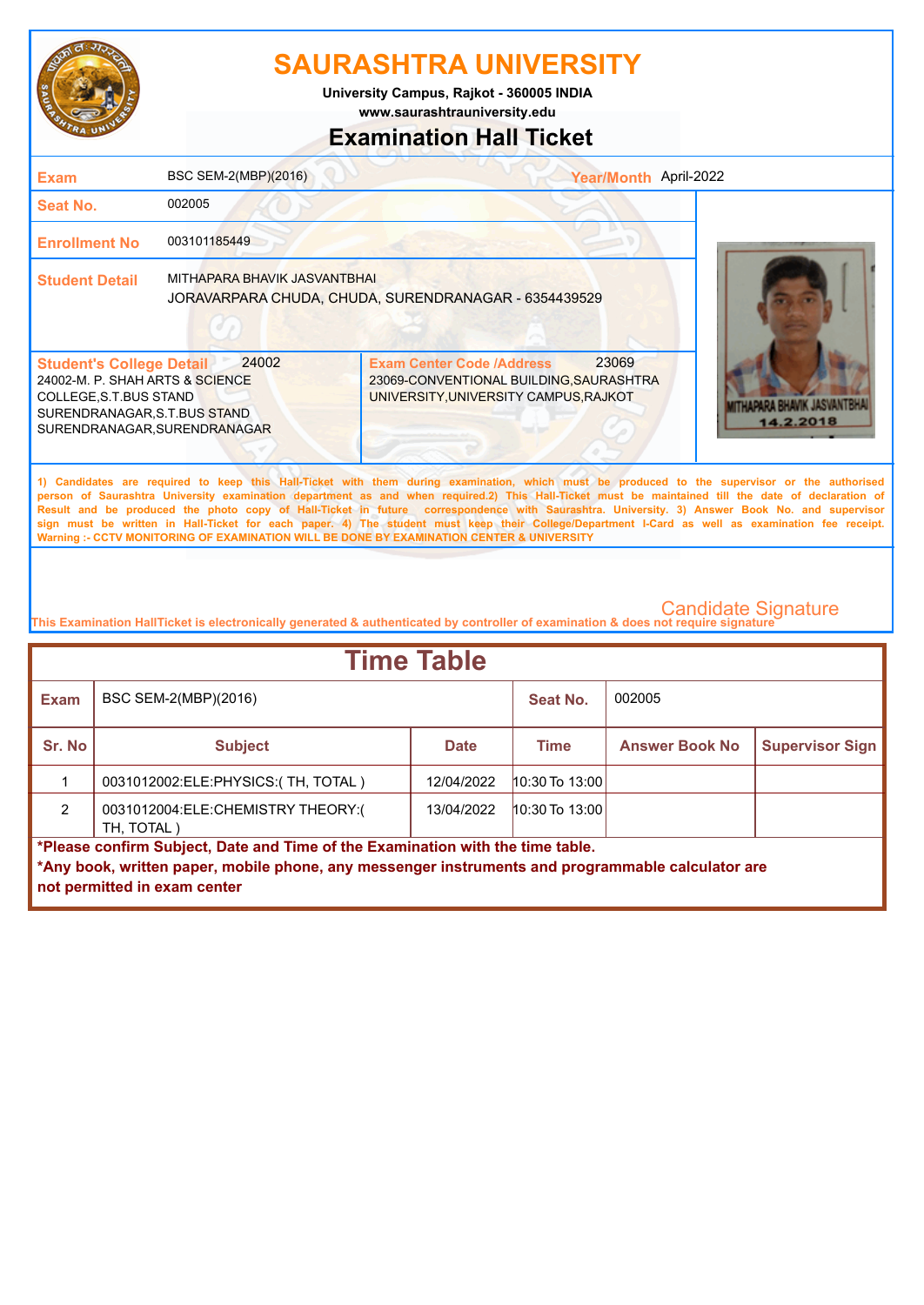

**www.saurashtrauniversity.edu University Campus, Rajkot - 360005 INDIA**

### **Examination Hall Ticket**

| <b>Exam</b>                                                                                                                                                  | BSC SEM-2(MBP)(2016)                   | Year/Month April-2022                                                                                                                                                                                                                                                                                                                                                                                                                                                                                                                                                                                                                                                                               |
|--------------------------------------------------------------------------------------------------------------------------------------------------------------|----------------------------------------|-----------------------------------------------------------------------------------------------------------------------------------------------------------------------------------------------------------------------------------------------------------------------------------------------------------------------------------------------------------------------------------------------------------------------------------------------------------------------------------------------------------------------------------------------------------------------------------------------------------------------------------------------------------------------------------------------------|
| <b>Seat No.</b>                                                                                                                                              | 002006                                 |                                                                                                                                                                                                                                                                                                                                                                                                                                                                                                                                                                                                                                                                                                     |
| <b>Enrollment No</b>                                                                                                                                         | 003101175920                           |                                                                                                                                                                                                                                                                                                                                                                                                                                                                                                                                                                                                                                                                                                     |
| <b>Student Detail</b>                                                                                                                                        | <b>KAPADIYA RITESHKUMAR GIRISHBHAI</b> | TO-WADHAVAN, WADHAVAN, SURENDRANAGAR - 9726219079                                                                                                                                                                                                                                                                                                                                                                                                                                                                                                                                                                                                                                                   |
| <b>Student's College Detail</b><br>24002-M. P. SHAH ARTS & SCIENCE<br>COLLEGE, S.T.BUS STAND<br>SURENDRANAGAR, S.T.BUS STAND<br>SURENDRANAGAR, SURENDRANAGAR | 24002                                  | 23069<br><b>Exam Center Code /Address</b><br>23069-CONVENTIONAL BUILDING, SAURASHTRA<br>UNIVERSITY, UNIVERSITY CAMPUS, RAJKOT                                                                                                                                                                                                                                                                                                                                                                                                                                                                                                                                                                       |
|                                                                                                                                                              |                                        | 1) Candidates are required to keep this Hall-Ticket with them during examination, which must be produced to the supervisor or the authorised<br>person of Saurashtra University examination department as and when required.2) This Hall-Ticket must be maintained till the date of declaration of<br>Result and be produced the photo copy of Hall-Ticket in future correspondence with Saurashtra. University. 3) Answer Book No. and supervisor<br>sign must be written in Hall-Ticket for each paper. 4) The student must keep their College/Department I-Card as well as examination fee receipt.<br>Warning :- CCTV MONITORING OF EXAMINATION WILL BE DONE BY EXAMINATION CENTER & UNIVERSITY |

| <b>Time Table</b>                                                                                                                                                                   |                                                 |             |                  |                       |                        |  |
|-------------------------------------------------------------------------------------------------------------------------------------------------------------------------------------|-------------------------------------------------|-------------|------------------|-----------------------|------------------------|--|
| <b>Exam</b>                                                                                                                                                                         | BSC SEM-2(MBP)(2016)                            |             | Seat No.         | 002006                |                        |  |
| Sr. No                                                                                                                                                                              | <b>Subject</b>                                  | <b>Date</b> | <b>Time</b>      | <b>Answer Book No</b> | <b>Supervisor Sign</b> |  |
|                                                                                                                                                                                     | 0031012002:ELE:PHYSICS:(TH, TOTAL)              | 12/04/2022  | $10:30$ To 13:00 |                       |                        |  |
| $\mathcal{P}$                                                                                                                                                                       | 0031012004:ELE:CHEMISTRY THEORY:(<br>TH. TOTAL) | 13/04/2022  | $10:30$ To 13:00 |                       |                        |  |
| *Please confirm Subject, Date and Time of the Examination with the time table.<br>*Any book, written paper, mobile phone, any messenger instruments and programmable calculator are |                                                 |             |                  |                       |                        |  |
|                                                                                                                                                                                     | not permitted in exam center                    |             |                  |                       |                        |  |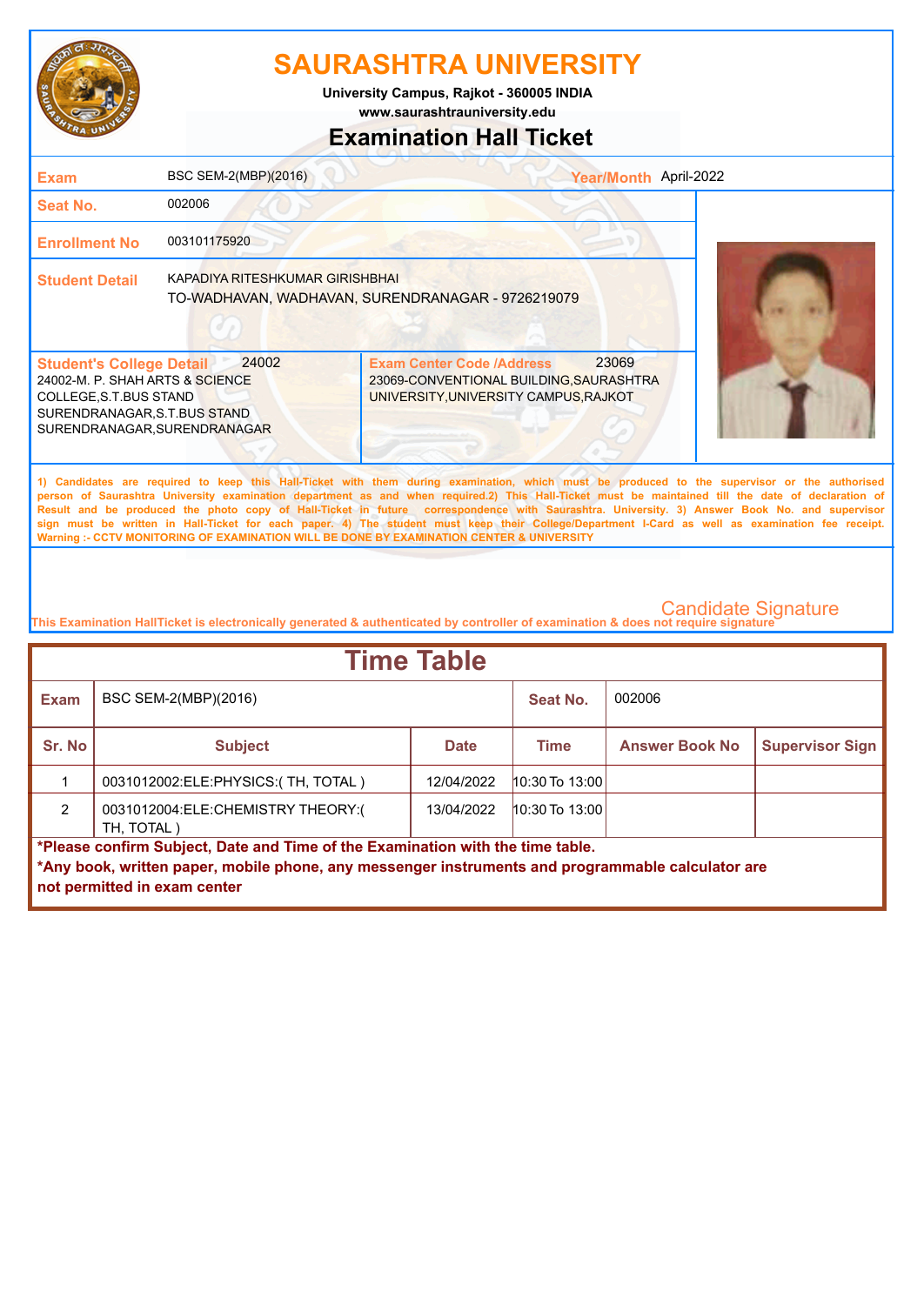

**www.saurashtrauniversity.edu University Campus, Rajkot - 360005 INDIA**

# **Examination Hall Ticket**

| 002007<br><b>Seat No.</b><br>003101176052<br><b>Enrollment No</b><br>RATHOD AJAYKUMAR CHANDUBHAI<br><b>Student Detail</b><br>TO-WADHAVAN, WADHAVAN, SURENDRANAGAR - 9825906480<br>23069<br>24002<br><b>Exam Center Code /Address</b><br><b>Student's College Detail</b><br>24002-M. P. SHAH ARTS & SCIENCE<br>23069-CONVENTIONAL BUILDING, SAURASHTRA<br>UNIVERSITY, UNIVERSITY CAMPUS, RAJKOT<br>COLLEGE, S.T.BUS STAND<br>SURENDRANAGAR, S.T.BUS STAND<br>SURENDRANAGAR, SURENDRANAGAR                                                                                                                                                                                                            | <b>Exam</b> | BSC SEM-2(MBP)(2016) | Year/Month April-2022 |  |
|-----------------------------------------------------------------------------------------------------------------------------------------------------------------------------------------------------------------------------------------------------------------------------------------------------------------------------------------------------------------------------------------------------------------------------------------------------------------------------------------------------------------------------------------------------------------------------------------------------------------------------------------------------------------------------------------------------|-------------|----------------------|-----------------------|--|
|                                                                                                                                                                                                                                                                                                                                                                                                                                                                                                                                                                                                                                                                                                     |             |                      |                       |  |
|                                                                                                                                                                                                                                                                                                                                                                                                                                                                                                                                                                                                                                                                                                     |             |                      |                       |  |
|                                                                                                                                                                                                                                                                                                                                                                                                                                                                                                                                                                                                                                                                                                     |             |                      |                       |  |
|                                                                                                                                                                                                                                                                                                                                                                                                                                                                                                                                                                                                                                                                                                     |             |                      |                       |  |
| 1) Candidates are required to keep this Hall-Ticket with them during examination, which must be produced to the supervisor or the authorised<br>person of Saurashtra University examination department as and when required.2) This Hall-Ticket must be maintained till the date of declaration of<br>Result and be produced the photo copy of Hall-Ticket in future correspondence with Saurashtra. University. 3) Answer Book No. and supervisor<br>sign must be written in Hall-Ticket for each paper. 4) The student must keep their College/Department I-Card as well as examination fee receipt.<br>Warning :- CCTV MONITORING OF EXAMINATION WILL BE DONE BY EXAMINATION CENTER & UNIVERSITY |             |                      |                       |  |

| <b>Time Table</b>                                                                                                                                                                                                   |                                                 |             |                  |                       |                        |  |
|---------------------------------------------------------------------------------------------------------------------------------------------------------------------------------------------------------------------|-------------------------------------------------|-------------|------------------|-----------------------|------------------------|--|
| Exam                                                                                                                                                                                                                | BSC SEM-2(MBP)(2016)                            |             | Seat No.         | 002007                |                        |  |
| Sr. No                                                                                                                                                                                                              | <b>Subject</b>                                  | <b>Date</b> | Time             | <b>Answer Book No</b> | <b>Supervisor Sign</b> |  |
|                                                                                                                                                                                                                     | 0031012004:ELE:CHEMISTRY THEORY:(<br>TH, TOTAL) | 13/04/2022  | $10:30$ To 13:00 |                       |                        |  |
| *Please confirm Subject, Date and Time of the Examination with the time table.<br>*Any book, written paper, mobile phone, any messenger instruments and programmable calculator are<br>not permitted in exam center |                                                 |             |                  |                       |                        |  |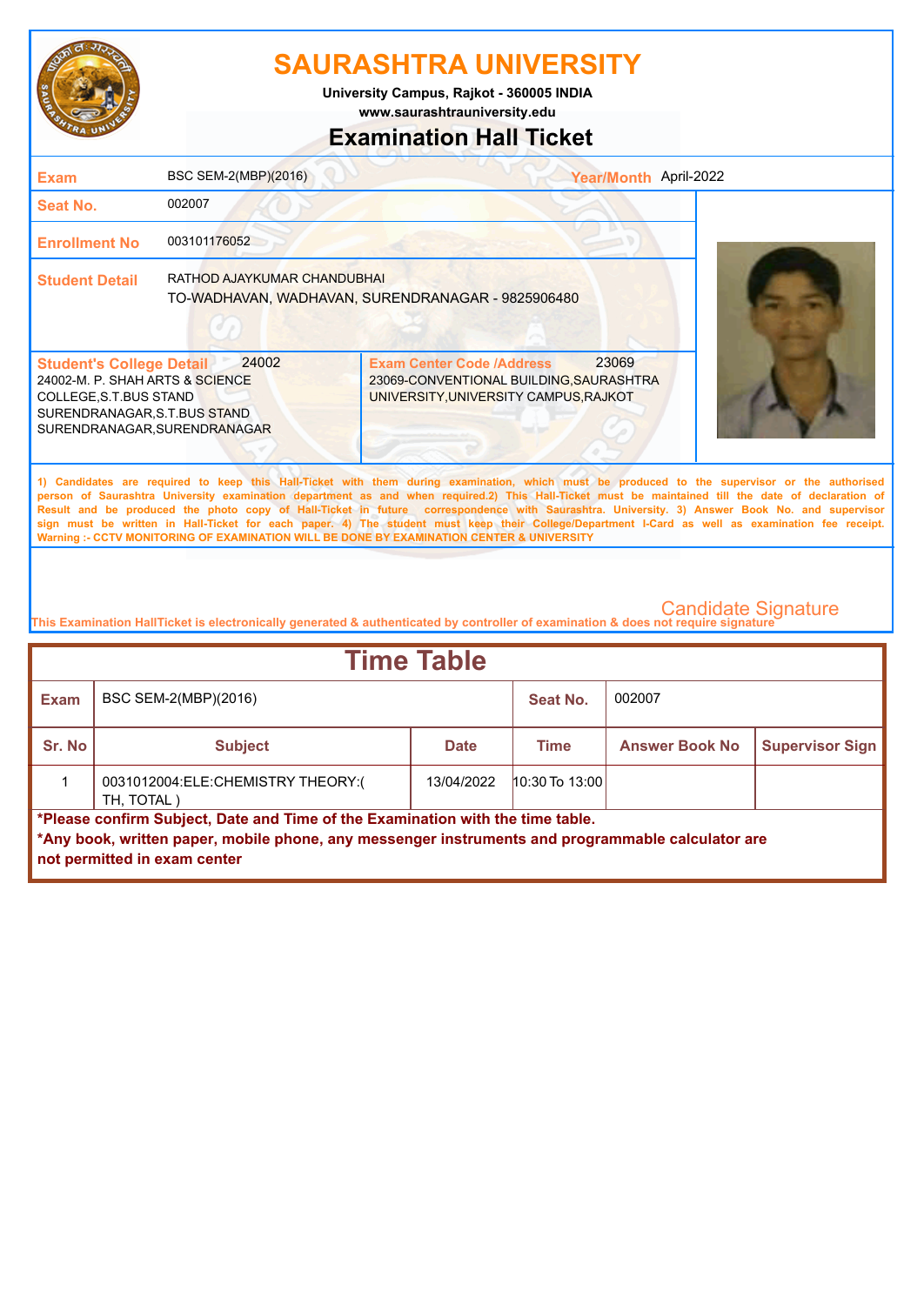

**University Campus, Rajkot - 360005 INDIA**

**www.saurashtrauniversity.edu**

### **Examination Hall Ticket**

| <b>Exam</b>                                                                                                                                                                                                                                                                                                                                                                                                                                                                                                                                                                                                                                                                                         | BSC SEM-2(MBP)(2016)                                                           |                                                                                                                               | Year/Month April-2022 |  |
|-----------------------------------------------------------------------------------------------------------------------------------------------------------------------------------------------------------------------------------------------------------------------------------------------------------------------------------------------------------------------------------------------------------------------------------------------------------------------------------------------------------------------------------------------------------------------------------------------------------------------------------------------------------------------------------------------------|--------------------------------------------------------------------------------|-------------------------------------------------------------------------------------------------------------------------------|-----------------------|--|
| Seat No.                                                                                                                                                                                                                                                                                                                                                                                                                                                                                                                                                                                                                                                                                            | 002008                                                                         |                                                                                                                               |                       |  |
| <b>Enrollment No</b>                                                                                                                                                                                                                                                                                                                                                                                                                                                                                                                                                                                                                                                                                | 003101176108                                                                   |                                                                                                                               |                       |  |
| <b>Student Detail</b>                                                                                                                                                                                                                                                                                                                                                                                                                                                                                                                                                                                                                                                                               | VAGHELA BHAVIK BHARATBHAI<br>TO-RATANPAR, WADHAVAN, SURENDRANAGAR - 9978286087 |                                                                                                                               |                       |  |
| 24002<br><b>Student's College Detail</b><br>24002-M. P. SHAH ARTS & SCIENCE<br>COLLEGE, S.T. BUS STAND<br>SURENDRANAGAR, S.T.BUS STAND<br>SURENDRANAGAR, SURENDRANAGAR                                                                                                                                                                                                                                                                                                                                                                                                                                                                                                                              |                                                                                | 23069<br><b>Exam Center Code /Address</b><br>23069-CONVENTIONAL BUILDING, SAURASHTRA<br>UNIVERSITY, UNIVERSITY CAMPUS, RAJKOT |                       |  |
| 1) Candidates are required to keep this Hall-Ticket with them during examination, which must be produced to the supervisor or the authorised<br>person of Saurashtra University examination department as and when required.2) This Hall-Ticket must be maintained till the date of declaration of<br>Result and be produced the photo copy of Hall-Ticket in future correspondence with Saurashtra. University. 3) Answer Book No. and supervisor<br>sign must be written in Hall-Ticket for each paper. 4) The student must keep their College/Department I-Card as well as examination fee receipt.<br>Warning :- CCTV MONITORING OF EXAMINATION WILL BE DONE BY EXAMINATION CENTER & UNIVERSITY |                                                                                |                                                                                                                               |                       |  |

| <b>Time Table</b>                                                                                                                                                                                                   |                                                 |             |                  |                       |                        |  |
|---------------------------------------------------------------------------------------------------------------------------------------------------------------------------------------------------------------------|-------------------------------------------------|-------------|------------------|-----------------------|------------------------|--|
| Exam                                                                                                                                                                                                                | BSC SEM-2(MBP)(2016)                            |             | Seat No.         | 002008                |                        |  |
| Sr. No                                                                                                                                                                                                              | <b>Subject</b>                                  | <b>Date</b> | <b>Time</b>      | <b>Answer Book No</b> | <b>Supervisor Sign</b> |  |
|                                                                                                                                                                                                                     | 0031012004:ELE:CHEMISTRY THEORY:(<br>TH, TOTAL) | 13/04/2022  | $10:30$ To 13:00 |                       |                        |  |
| *Please confirm Subject, Date and Time of the Examination with the time table.<br>*Any book, written paper, mobile phone, any messenger instruments and programmable calculator are<br>not permitted in exam center |                                                 |             |                  |                       |                        |  |